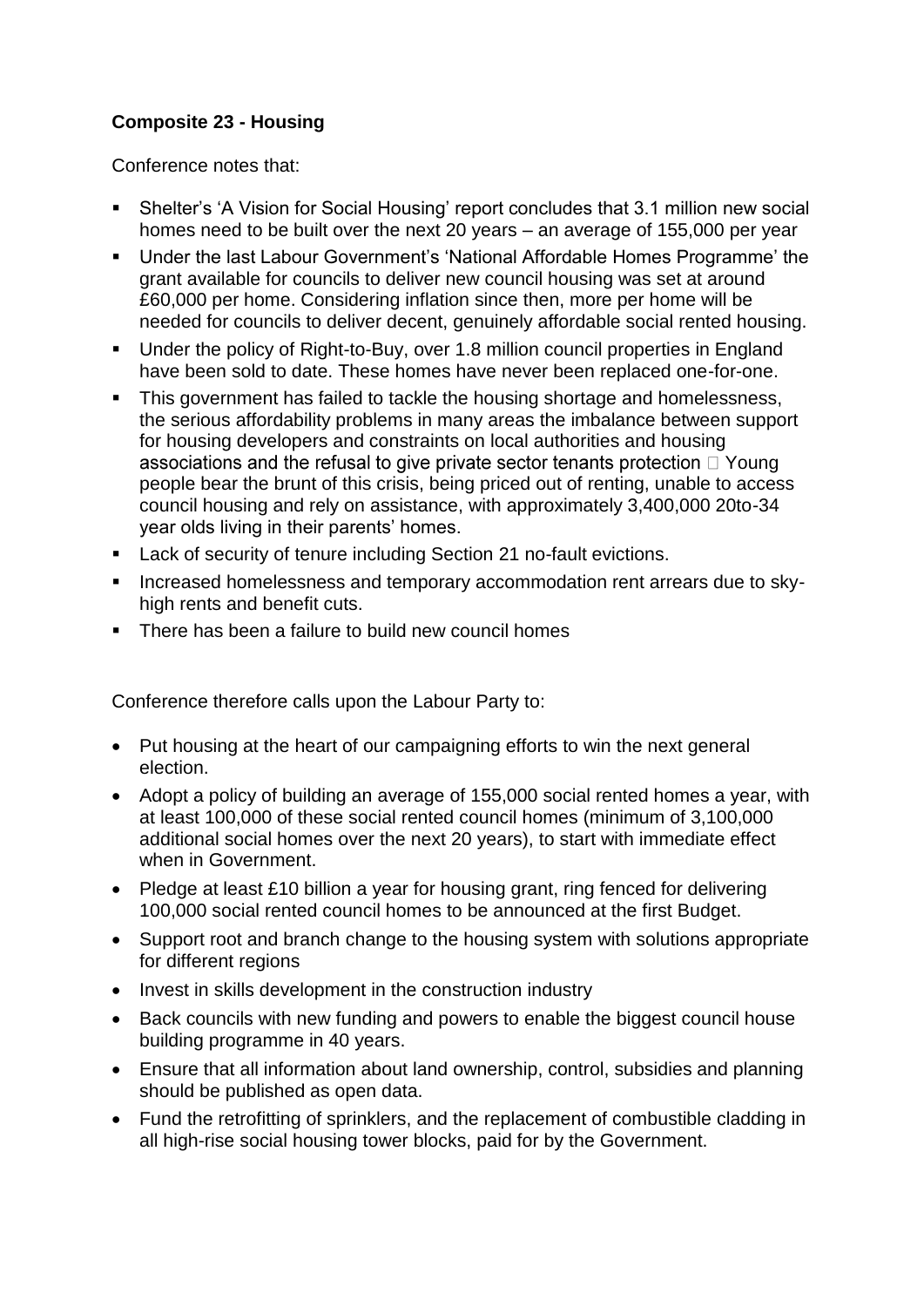- Adopt a policy of ending, not suspending, Right-to-Buy and Right-to-Acquire to be announced on day one of a Labour Government.
- Help private renters with an end to 'no fault' evictions, open-ended tenancies, caps and controls on rents linked to local income, new minimum standards and tougher enforcement.
- Pledge to create a new Labour Legal definition of an "Affordable Rent", as linked to local income
- Legal aid restored for repairing obligations with fairer eligibility
- Back households on ordinary income who aspire to own their own home with discounted homes to buy and first dibs for local people on new homes in their area.
- A commitment to stabilising nominal house prices.
- Establish New Public Development Corporations with power to purchase land at closer to current use value, and develop it in the public interest.
- End the fire sale of public land.
- A national housing and regeneration strategy with long-term funding for housing and regeneration/infrastructure through grants and loans allied to national/local targets for affordability
- Introduce new energy efficiency standards on all new homes in insulation to passivhaus standard and back large-scale green retrofit programme. Build a new generation of energy efficient / zero carbon, homes for sale and for rent, (including offsite construction homes) as part of a Green New Deal
- Removing restrictions to enable councils to build new council homes
- Abolish the Bedroom Tax forthwith.
- Build new properties with a lifelong design for easy adaptation
- Creating regional banks, regionalizing and reforming Homes England to restore the former HCA roles in regeneration and commitment to tenants and communities.
- The re-establishment of Local Housing Strategies with the same weight as the Local Plan.
- Ensure fire safety measures are in place and communicated to all inhabitants
- End rough sleeping within a Parliament and tackle the wider causes of rising homelessness including the Tories' punitive welfare benefit rules.
- Ensure building companies commissioned for these social rented and/or privately/association built intermingled accommodation pay as a minimum the current Living Foundation wage and employ and train an agreed percentage of apprentices
- Requisition by Compulsory Purchase Order empty private homes, including unoccupied tower blocks in London (as in Berlin and Vancouver), as well as the worst private rented sector properties
- Give councils the powers and resources to take housing associations under direct council control.